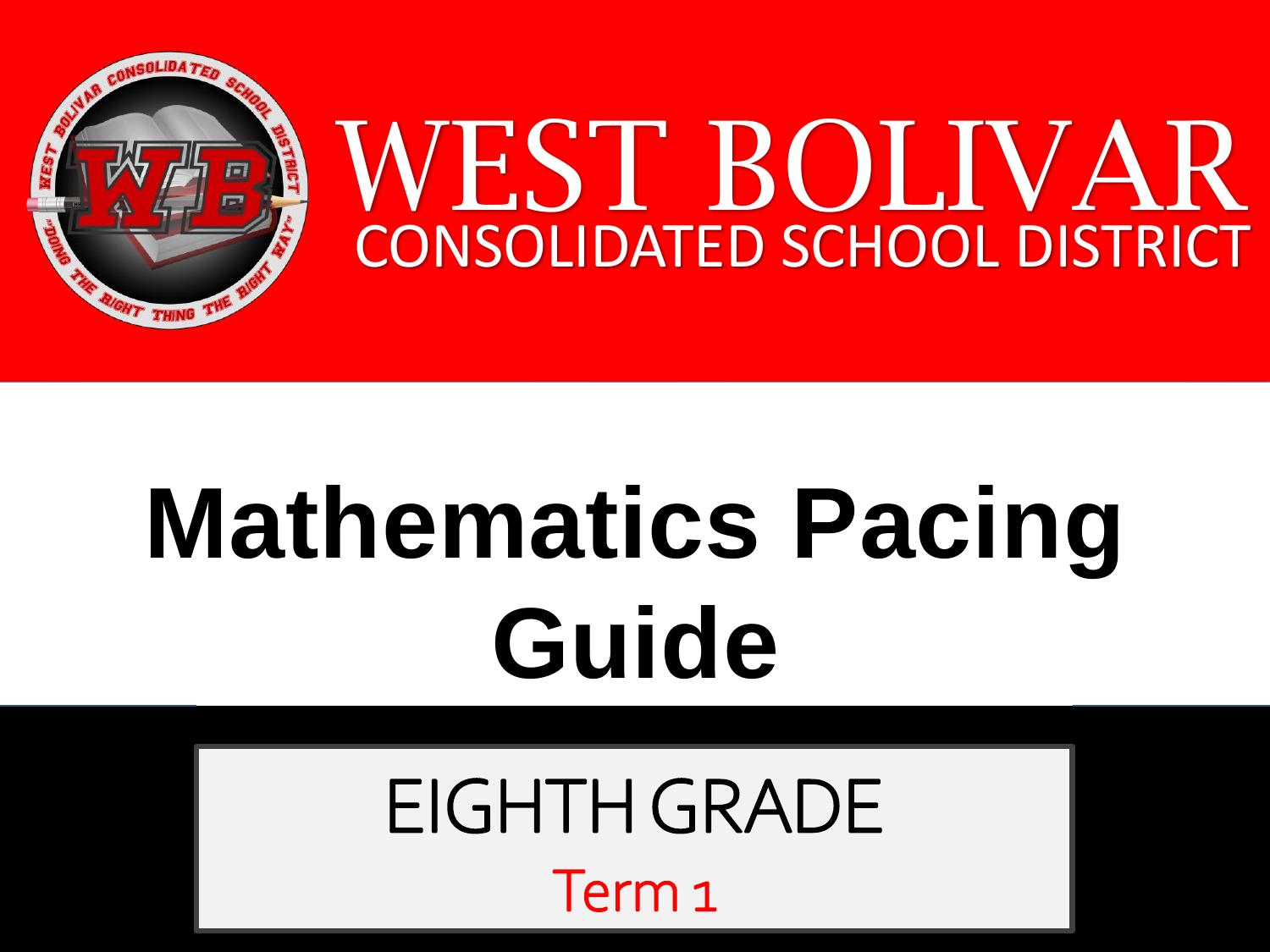



| <b>FIRST NINE WEEKS</b>                                                                                                                                                                                                                                                                                                                                                                                                     |                                           |                                        |  |  |
|-----------------------------------------------------------------------------------------------------------------------------------------------------------------------------------------------------------------------------------------------------------------------------------------------------------------------------------------------------------------------------------------------------------------------------|-------------------------------------------|----------------------------------------|--|--|
| Unit 1: Real Number System                                                                                                                                                                                                                                                                                                                                                                                                  | Suggested Number of Days for Unit: 5 days |                                        |  |  |
| <b>Standards</b>                                                                                                                                                                                                                                                                                                                                                                                                            |                                           | Suggested Number of Instructional Days |  |  |
| 8.NS.1<br>Know that numbers that are not rational are called irrational. Understand informally that every<br>number has a decimal expansion; for rational numbers show that the decimal expansion repeats<br>eventually, and convert a decimal expansion, which repeats eventually into a rational number.                                                                                                                  |                                           | 2 Days                                 |  |  |
| 8.NS.2<br>Use rational approximations of irrational numbers to compare the size of irrational numbers,<br>locate them approximately on a number line diagram, and estimate the value of expressions (e.g.,<br>$\pi$ 2). For example, by truncating the decimal expansion of $\sqrt{2}$ , show that $\sqrt{2}$ is between 1 and 2,<br>then between 1.4 and 1.5, and explain how to continue on to get better approximations. |                                           | 3 Days                                 |  |  |

| Unit 2: Exponents and Scientific Notation                                                                                                                                                | Suggested Number of Days for Unit: 10 days |                                        |
|------------------------------------------------------------------------------------------------------------------------------------------------------------------------------------------|--------------------------------------------|----------------------------------------|
| <b>Standards</b>                                                                                                                                                                         |                                            | Suggested Number of Instructional Days |
| 8.EE.1<br>Know and apply the properties of integer exponents to generate equivalent numerical<br>expressions. For example, $3^2 \times 3^{-5} = 3^{-3} = \frac{1}{3^3} = \frac{1}{27}$ . |                                            | 2 Days                                 |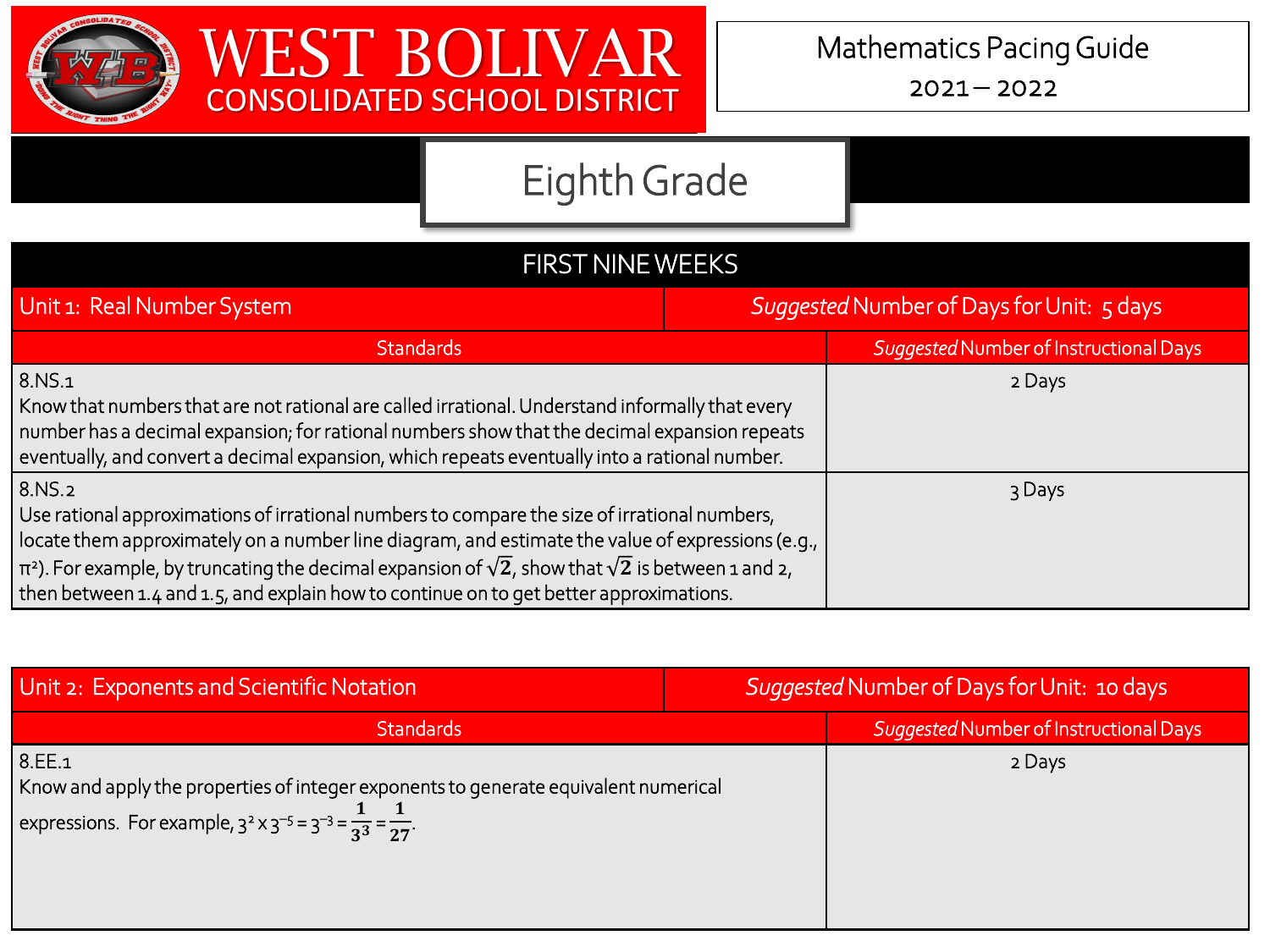

| Unit 2: Exponents and Scientific Notation                                                                                                                                                                                                                                                                                                                                                                                    | Suggested Number of Days for Unit: 10 days |                                        |
|------------------------------------------------------------------------------------------------------------------------------------------------------------------------------------------------------------------------------------------------------------------------------------------------------------------------------------------------------------------------------------------------------------------------------|--------------------------------------------|----------------------------------------|
| <b>Standards</b>                                                                                                                                                                                                                                                                                                                                                                                                             |                                            | Suggested Number of Instructional Days |
| 8.EE.3<br>Use numbers expressed in the form of a single digit times an integer power of 10 to estimate very<br>large or very small quantities, and to express how many times as much one is than the other. For<br>example, estimate the population of the United States as<br>$3 \times 10^8$ and the population of the world as $7 \times 10^9$ , and determine that the world population is more<br>than 20 times larger. |                                            | 3 Days                                 |
| 8.EE.4<br>Use scientific notation and choose units of appropriate size for measurements of very large or<br>very small quantities (e.g. use millimeters per year for seafloor spreading). Interpret scientific<br>notation that has been generated by technology.                                                                                                                                                            |                                            | 3 Days                                 |
| Units Review (Units 1 & 2)                                                                                                                                                                                                                                                                                                                                                                                                   |                                            | 1Day                                   |
| Units Assessment (Units 1 & 2)                                                                                                                                                                                                                                                                                                                                                                                               |                                            | 1 Day                                  |

| Unit 3: Equations and Inequalities |  |
|------------------------------------|--|
|                                    |  |

|                                                                                                                                                                                                                                                                                                                                                                                                      | Unit 3: Equations and Inequalities |        | Suggested Number of Days for Unit: 17 days |
|------------------------------------------------------------------------------------------------------------------------------------------------------------------------------------------------------------------------------------------------------------------------------------------------------------------------------------------------------------------------------------------------------|------------------------------------|--------|--------------------------------------------|
|                                                                                                                                                                                                                                                                                                                                                                                                      | <b>Standards</b>                   |        | Suggested Number of Instructional Days     |
| 8.EE.7a<br>Solve linear equations in one variable.                                                                                                                                                                                                                                                                                                                                                   |                                    | 5 Days |                                            |
| Give examples of linear equations in one variable with one solution, infinitely many solutions,<br>a.<br>or no solutions. Show which of these possibilities is the case by successively transforming the<br>given equation into simpler forms, until an equivalent equation of the form $x = a$ , $a = a$ , or $a = b$<br>results(whereaandbaredifferentnumbers). Solvelinearequationsinonevariable. |                                    |        |                                            |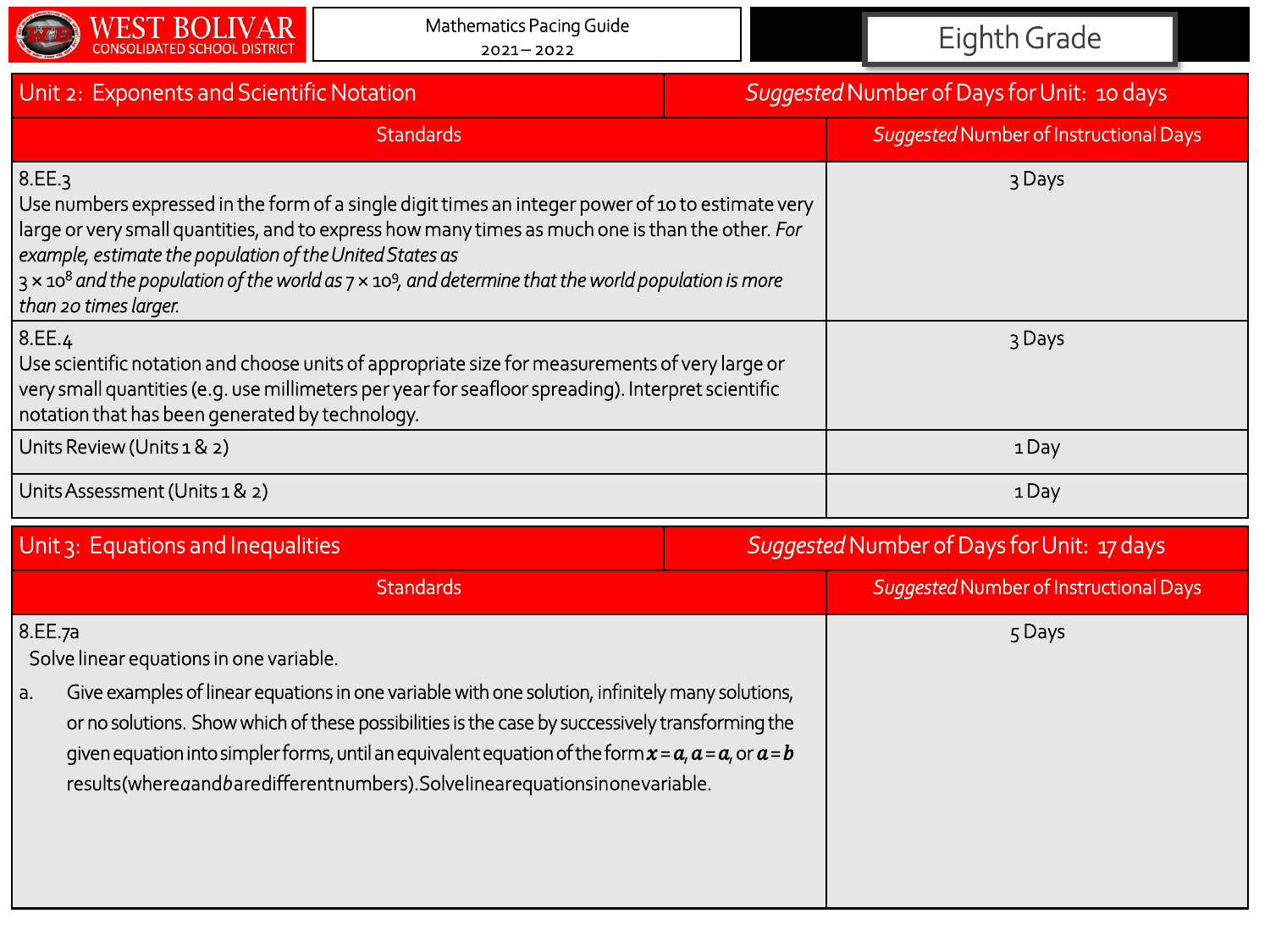

| Unit 3: Equations and Inequalities                                                                                                                                                                                                                                 | Suggested Number of Days for Unit: 17 days |                                        |  |
|--------------------------------------------------------------------------------------------------------------------------------------------------------------------------------------------------------------------------------------------------------------------|--------------------------------------------|----------------------------------------|--|
| <b>Standards</b>                                                                                                                                                                                                                                                   |                                            | Suggested Number of Instructional Days |  |
| 8.EE.7b<br>Solve linear equations in one variable.<br>b. Solve linear equations and inequalities with rational number coefficients, including those<br>whose solutions require expanding expressions using the distributive property and collecting like<br>terms. |                                            | 5 Days                                 |  |
| 8.EE.7b<br>Solve linear equations in one variable.<br>b. Solve linear equations and inequalities with rational number coefficients, including those<br>whose solutions require expanding expressions using the distributive property and collecting like<br>terms. |                                            | 5 Days                                 |  |
| Unit Review                                                                                                                                                                                                                                                        |                                            | 1Day                                   |  |
| Unit Assessment                                                                                                                                                                                                                                                    |                                            | 1Day                                   |  |

| Unit 4: Functions (Introduction)                                                                                                                                                                                                                                                                                                                                                                                                                    | Suggested Number of Days for Unit: 8 days |                                        |
|-----------------------------------------------------------------------------------------------------------------------------------------------------------------------------------------------------------------------------------------------------------------------------------------------------------------------------------------------------------------------------------------------------------------------------------------------------|-------------------------------------------|----------------------------------------|
| <b>Standards</b>                                                                                                                                                                                                                                                                                                                                                                                                                                    |                                           | Suggested Number of Instructional Days |
| 8.5.1<br>Understand that a function is a rule that assigns to each input exactly one output. The graph of a<br>  function is the set of ordered pairs consisting of an input and the corresponding output. (Note:<br>  Function notation is not required in Grade 8.)                                                                                                                                                                               |                                           | 3 Days                                 |
| 8.F.3<br>  Interpret the equation $y = mx + b$ as defining a linear function, whose graph is a straight line. Give<br>$ $ examples of functions that are not linear. <i>For example, the function <math>AA</math> = <math>ss</math><sup>2</sup>giving the area of a</i><br>$\vert$ square as a function of its side length is not linear because its graph contains the points (1, 1), (2, 4),<br>$ $ and (3, 9), which are not on a straight line. |                                           | 3 Days                                 |
| Unit Review                                                                                                                                                                                                                                                                                                                                                                                                                                         |                                           | 1Day                                   |
| Unit Assessment                                                                                                                                                                                                                                                                                                                                                                                                                                     |                                           | 1Day                                   |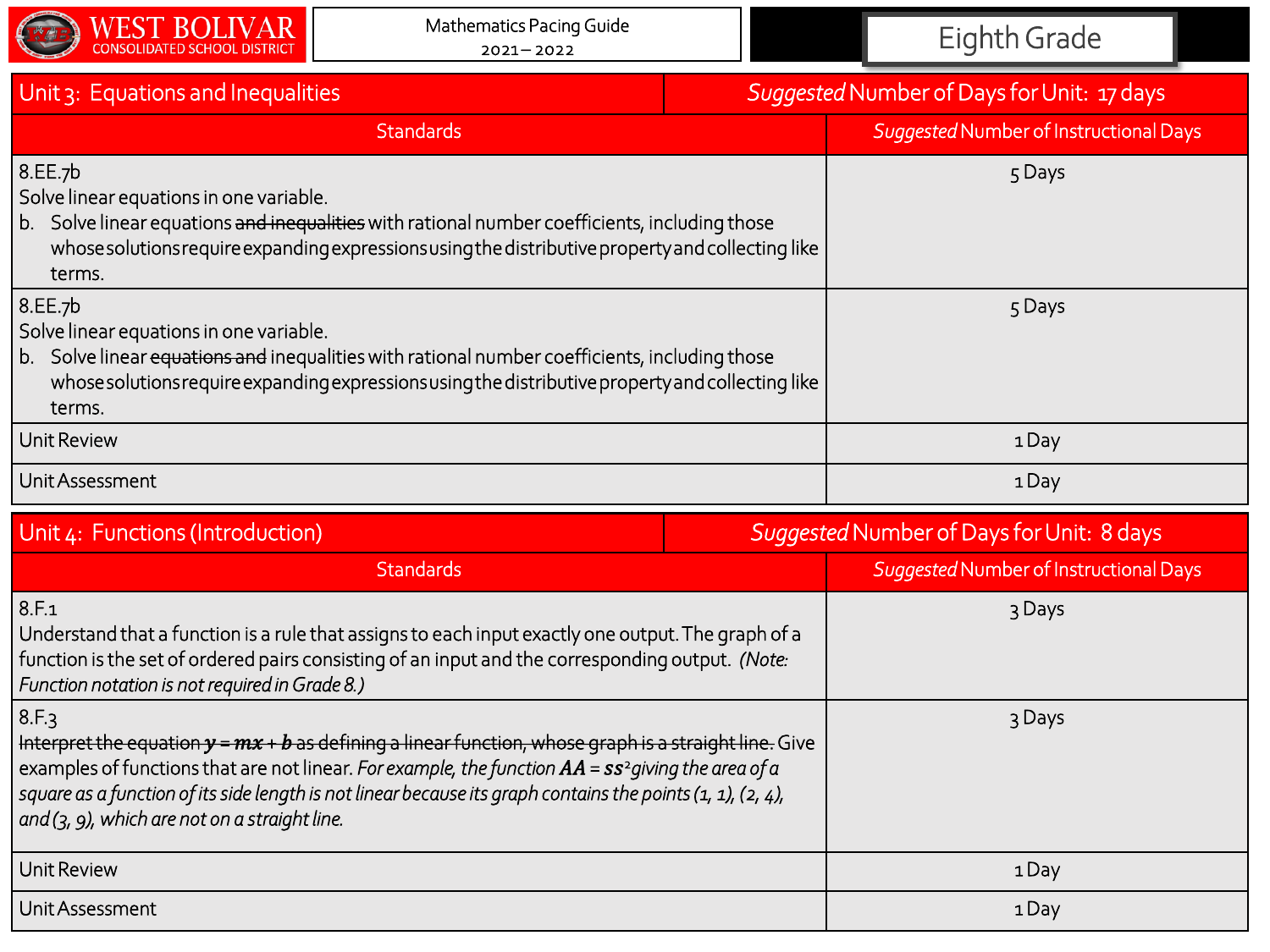

# **Mathematics Pacing Guide**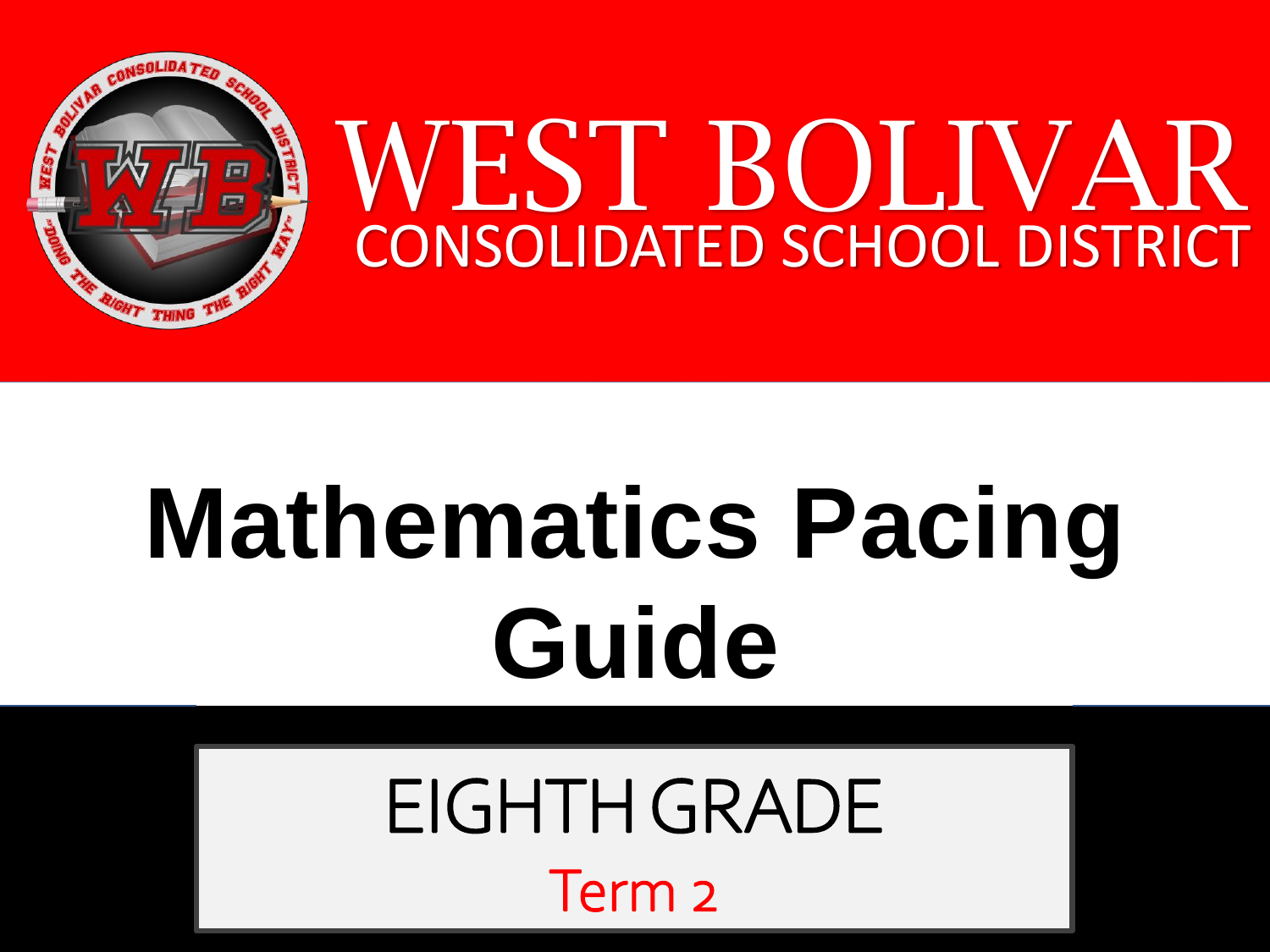



| <b>SECOND NINE WEEKS</b>                                                                                                                                                                                                                                                                                                                                                                                                                                                                                                                                                                                                                                                                                                                                                                                                                                                                                                                                                                                                                                                                                                                                                                                                                                                                                                                                                                                                                                                                                      |                                            |                                           |
|---------------------------------------------------------------------------------------------------------------------------------------------------------------------------------------------------------------------------------------------------------------------------------------------------------------------------------------------------------------------------------------------------------------------------------------------------------------------------------------------------------------------------------------------------------------------------------------------------------------------------------------------------------------------------------------------------------------------------------------------------------------------------------------------------------------------------------------------------------------------------------------------------------------------------------------------------------------------------------------------------------------------------------------------------------------------------------------------------------------------------------------------------------------------------------------------------------------------------------------------------------------------------------------------------------------------------------------------------------------------------------------------------------------------------------------------------------------------------------------------------------------|--------------------------------------------|-------------------------------------------|
| Unit $\varsigma$ : Functions                                                                                                                                                                                                                                                                                                                                                                                                                                                                                                                                                                                                                                                                                                                                                                                                                                                                                                                                                                                                                                                                                                                                                                                                                                                                                                                                                                                                                                                                                  | Suggested Number of Days for Unit: 15 days |                                           |
| <b>Standards</b>                                                                                                                                                                                                                                                                                                                                                                                                                                                                                                                                                                                                                                                                                                                                                                                                                                                                                                                                                                                                                                                                                                                                                                                                                                                                                                                                                                                                                                                                                              |                                            | Suggested Number of Instructional<br>Days |
| 8.F.A.2<br>Compare properties of two functions each represented in a different way (algebraically, graphically, numerically<br>in tables, or by verbal descriptions). For example, given a linear function represented by a table of values and a linear<br>function represented by an algebraic expression, determine which function has the greater rate of change.<br>8.F.A.3<br>Interpret the equation $y = mx + b$ as defining a linear function, whose graph is a straight line; give examples of<br>functions that are not linear. For example, the function<br>giving the area of a square as a function of its side length is not linear because its graph contains the points (1,1), (2,4)<br>and $(3,9)$ , which are not on a straight line.<br>8.F.B.4<br>Construct a function to model a linear relationship between two quantities. Determine the rate of change and<br>initial value of the function from a description of a relationship or from two (x,y) values, including reading these<br>from a table or from a graph. Interpret the rate of change and initial value of a linear function in terms of the<br>situation it models, and in terms of its graph or a table of values.<br>8.F.B.5<br>Describe qualitatively the functional relationship between two quantities by analyzing a graph (e.g., where the<br>function is increasing or decreasing, linear or nonlinear). Sketch a graph that exhibits the qualitative features of<br>a function that has been described verbally. |                                            | 13 Days                                   |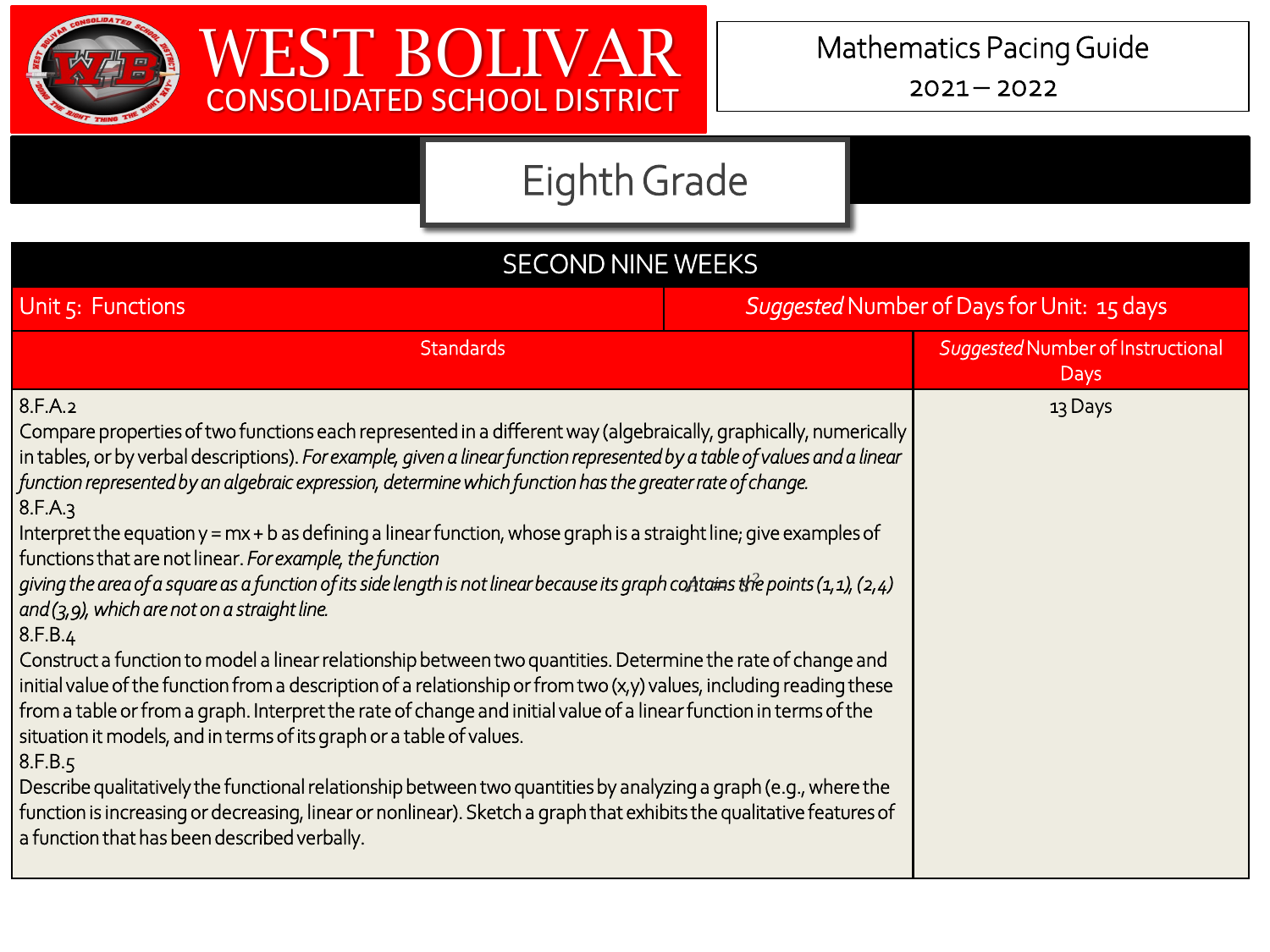



| <b>SECOND NINE WEEKS</b>                                                                                                                                                                                                                                                                                                                                                                                                                                                                                                                                                                                                                                 |                                            |                                           |  |
|----------------------------------------------------------------------------------------------------------------------------------------------------------------------------------------------------------------------------------------------------------------------------------------------------------------------------------------------------------------------------------------------------------------------------------------------------------------------------------------------------------------------------------------------------------------------------------------------------------------------------------------------------------|--------------------------------------------|-------------------------------------------|--|
| Unit 5: Functions                                                                                                                                                                                                                                                                                                                                                                                                                                                                                                                                                                                                                                        | Suggested Number of Days for Unit: 15 days |                                           |  |
| <b>Standards</b>                                                                                                                                                                                                                                                                                                                                                                                                                                                                                                                                                                                                                                         |                                            | Suggested Number of Instructional<br>Days |  |
| (cont'd.)<br>8.EE.B.5<br>Graph proportional relationships, interpreting the unit rate as the slope of the graph. Compare two different<br>proportional relationships represented in different ways. For example, compare a distance-time graph to a<br>distance-time equation to determine which of two moving objects has greater speed.<br>8.EE.B.6<br>Use similar triangles to explain why the slope m is the same between any two distinct points on a non-vertical<br>line in the coordinate plane; derive the equation $y = mx + b$ for a line through the origin and the equation $y = mx +$<br>b for a line intercepting the vertical axis at b. |                                            | 13 Days                                   |  |
| <b>Unit Review</b>                                                                                                                                                                                                                                                                                                                                                                                                                                                                                                                                                                                                                                       |                                            | 1Day                                      |  |
| Unit Assessment                                                                                                                                                                                                                                                                                                                                                                                                                                                                                                                                                                                                                                          |                                            | 1Day                                      |  |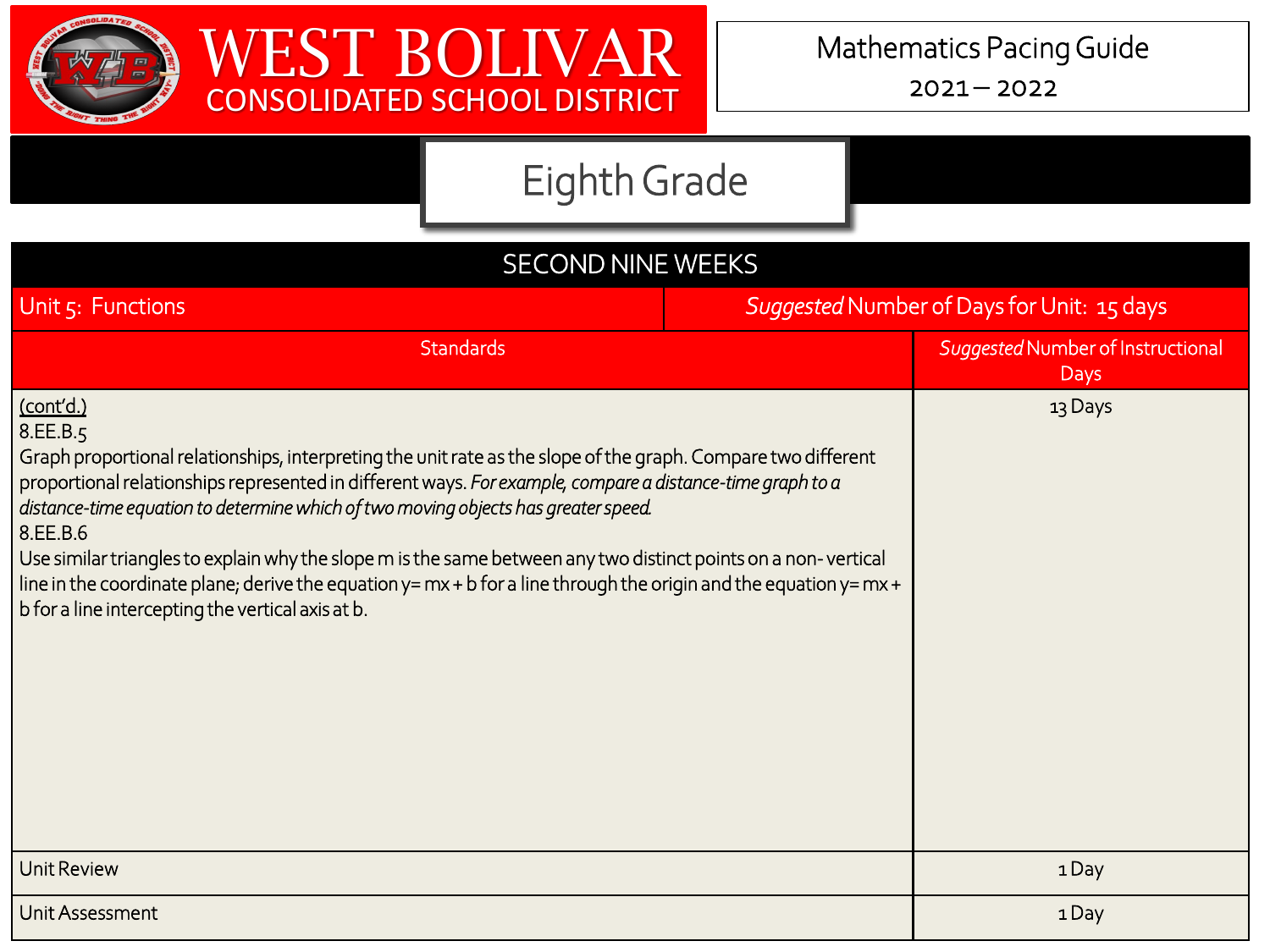



| <b>SECOND NINE WEEKS</b>                                                                                                                                                                                                                                                                                                                                                                                                                                                                                                                                                                                                                                                                                                                                                                                                                                      |                                            |                                        |
|---------------------------------------------------------------------------------------------------------------------------------------------------------------------------------------------------------------------------------------------------------------------------------------------------------------------------------------------------------------------------------------------------------------------------------------------------------------------------------------------------------------------------------------------------------------------------------------------------------------------------------------------------------------------------------------------------------------------------------------------------------------------------------------------------------------------------------------------------------------|--------------------------------------------|----------------------------------------|
| Unit 6: Systems of Equations                                                                                                                                                                                                                                                                                                                                                                                                                                                                                                                                                                                                                                                                                                                                                                                                                                  | Suggested Number of Days for Unit: 10 days |                                        |
| <b>Standards</b>                                                                                                                                                                                                                                                                                                                                                                                                                                                                                                                                                                                                                                                                                                                                                                                                                                              |                                            | Suggested Number of Instructional Days |
| 8.EE.C.8<br>Analyze and solve pairs of simultaneous linear equations.<br>a. Understand that solutions to a system of two linear equations in two variables correspond to<br>points of intersection of their graphs, because points of intersection satisfy both equations<br>simultaneously.<br>b. Solve systems of two linear equations in two variables algebraically, and estimate solutions by<br>graphing the equations. Solve simple cases by inspection. For example, $3x + 2y = 5$ and $3x + 2y = 6$<br>have no solution because $3x + 2y$ cannot simultaneously be 5 and 6.<br>c. Solve real-world and mathematical problems leading to two linear equations in two variables.<br>For example, given coordinates for two pairs of points, determine whether the line through the<br>first pair of points intersects the line through the second pair |                                            | 8 Days                                 |
| <b>Unit Review</b>                                                                                                                                                                                                                                                                                                                                                                                                                                                                                                                                                                                                                                                                                                                                                                                                                                            |                                            | 1Day                                   |
| Unit Assessment                                                                                                                                                                                                                                                                                                                                                                                                                                                                                                                                                                                                                                                                                                                                                                                                                                               |                                            | 1Day                                   |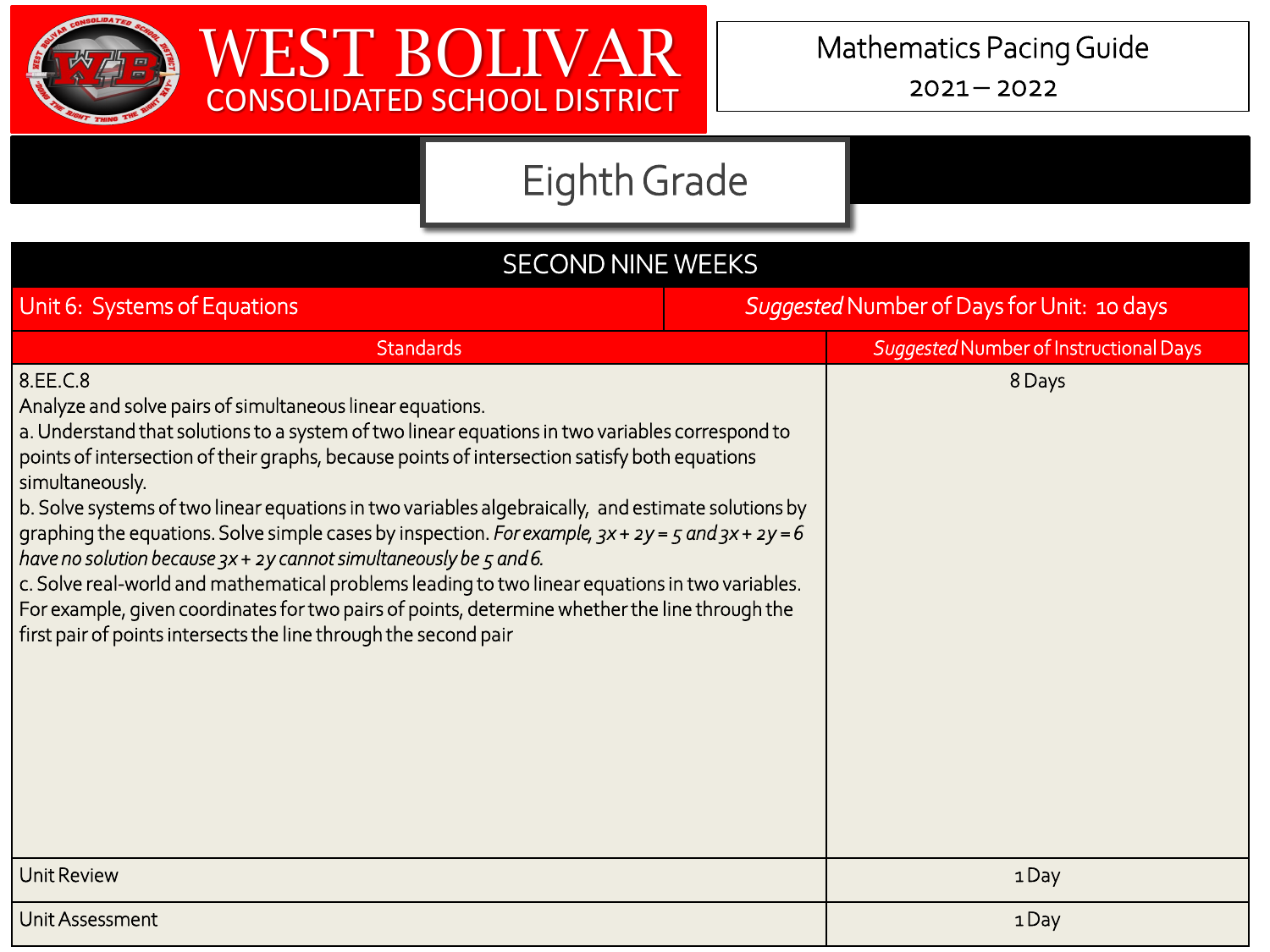



| <b>SECOND NINE WEEKS</b>                                                                                                                                                                                                                                                                                                                                                                                                                 |                                            |                                        |  |
|------------------------------------------------------------------------------------------------------------------------------------------------------------------------------------------------------------------------------------------------------------------------------------------------------------------------------------------------------------------------------------------------------------------------------------------|--------------------------------------------|----------------------------------------|--|
| Unit 7: Angles & Transversals                                                                                                                                                                                                                                                                                                                                                                                                            | Suggested Number of Days for Unit: 10 days |                                        |  |
| <b>Standards</b>                                                                                                                                                                                                                                                                                                                                                                                                                         |                                            | Suggested Number of Instructional Days |  |
| 8.G.A.5<br>Use informal arguments to establish facts about the angle sum and exterior angle of triangles,<br>about the angles created when parallel lines are cut by a transversal, and the angle-angle<br>criterion for similarity of triangles. For example, arrange three copies of the same triangle so that the<br>sum of the three angles appears to form a line, and give an argument in terms of transversals why this<br>is so. |                                            | 8 Days                                 |  |
| <b>Unit Review</b>                                                                                                                                                                                                                                                                                                                                                                                                                       |                                            | 1Day                                   |  |
| Unit Assessment                                                                                                                                                                                                                                                                                                                                                                                                                          |                                            | 1Day                                   |  |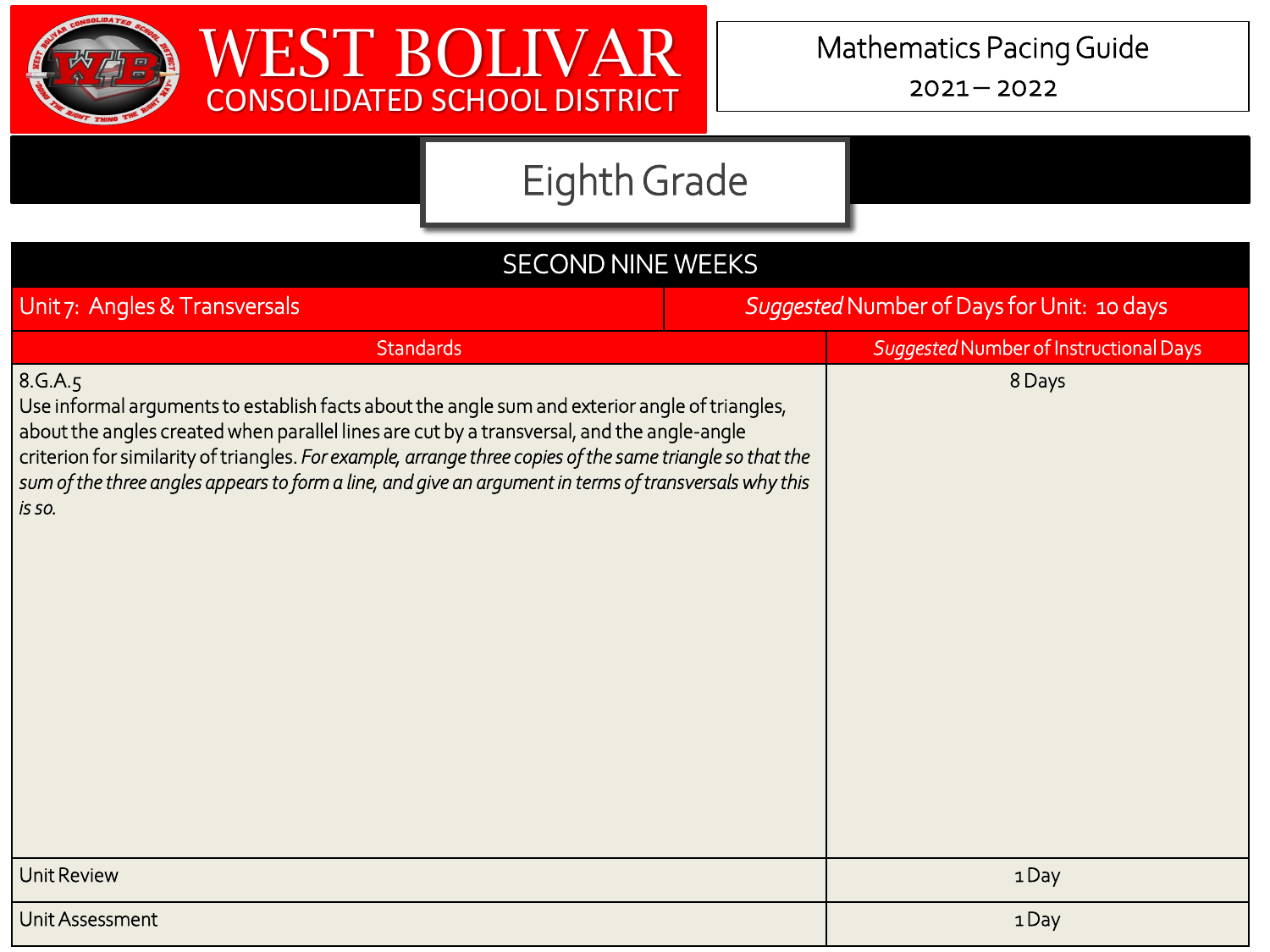

# **Mathematics Pacing Guide**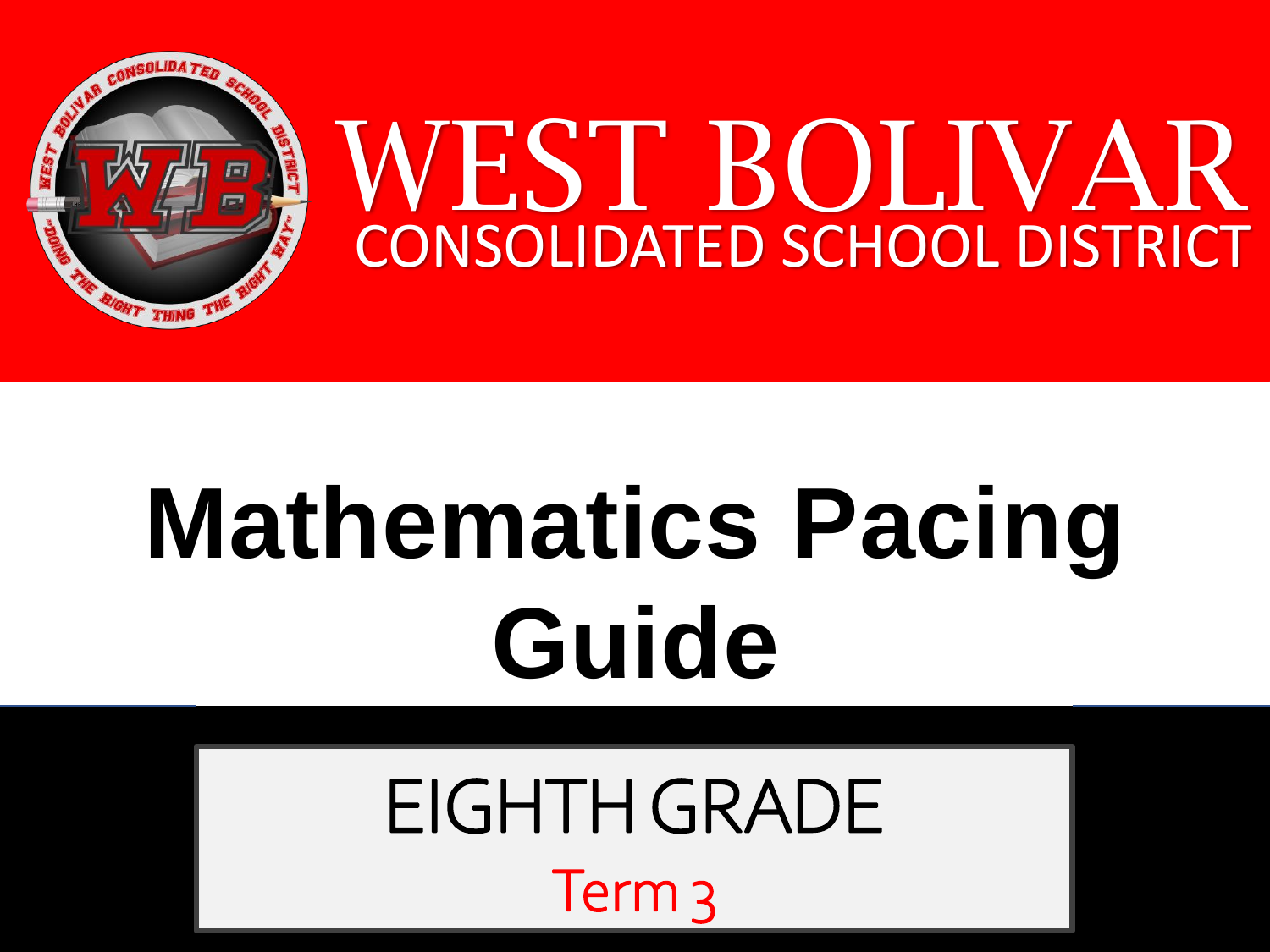



| THIRD NINE WEEKS                                                                                                                                                                                                                                                                                                                                                                                                                                                                                                                                                                                                                                                                                                                                                                                                                                                                                                                                                                                                                  |                                            |                                        |  |
|-----------------------------------------------------------------------------------------------------------------------------------------------------------------------------------------------------------------------------------------------------------------------------------------------------------------------------------------------------------------------------------------------------------------------------------------------------------------------------------------------------------------------------------------------------------------------------------------------------------------------------------------------------------------------------------------------------------------------------------------------------------------------------------------------------------------------------------------------------------------------------------------------------------------------------------------------------------------------------------------------------------------------------------|--------------------------------------------|----------------------------------------|--|
| Unit 8: Transformations                                                                                                                                                                                                                                                                                                                                                                                                                                                                                                                                                                                                                                                                                                                                                                                                                                                                                                                                                                                                           | Suggested Number of Days for Unit: 20 days |                                        |  |
| <b>Standards</b>                                                                                                                                                                                                                                                                                                                                                                                                                                                                                                                                                                                                                                                                                                                                                                                                                                                                                                                                                                                                                  |                                            | Suggested Number of Instructional Days |  |
| 8.G.A.1<br>Verify experimentally the properties of rotations, reflections, and translations<br>Lines are taken to lines, and line segments to line segments of the same length.<br>Angles are taken to angles of the same measure. Parallel lines are taken to parallel lines.<br>8.G.A.2<br>Understand that a two-dimensional figure is congruent to another if the second can be obtained<br>from the first by a sequence of rotations, reflections, and translations; given two congruent<br>figures, describe a sequence that exhibits the congruence between them.<br>8.G.A.3<br>Describe the effect of dilations, translations, rotations, and reflections on two-dimensional figures<br>using coordinates.<br>8.G.A.4<br>Understand that a two-dimensional figure is similar to another if the second can be obtained<br>from the first by a sequence of rotations, reflections, translations, and dilations; given two similar<br>two-dimensional figures, describe a sequence that exhibits the similarity between them. |                                            | 18 Days                                |  |
| <b>Unit Review</b>                                                                                                                                                                                                                                                                                                                                                                                                                                                                                                                                                                                                                                                                                                                                                                                                                                                                                                                                                                                                                |                                            | 1Day                                   |  |
| Unit Assessment                                                                                                                                                                                                                                                                                                                                                                                                                                                                                                                                                                                                                                                                                                                                                                                                                                                                                                                                                                                                                   |                                            | 1Day                                   |  |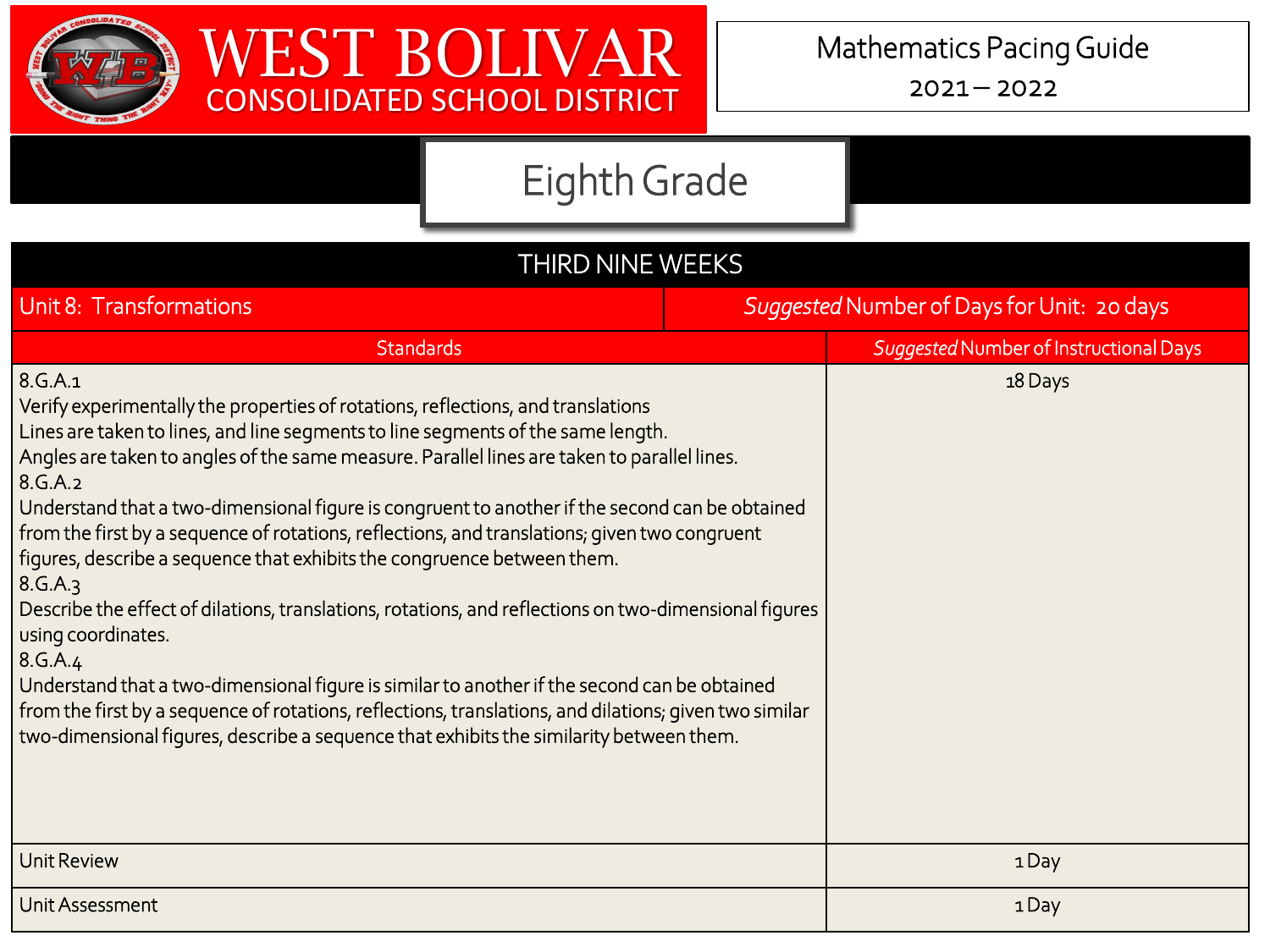



| THIRD NINE WEEKS                                                                                                                                                                                                                                                                                                                                                                                                                                                                                                                                                                                                                             |                                            |                                        |  |  |
|----------------------------------------------------------------------------------------------------------------------------------------------------------------------------------------------------------------------------------------------------------------------------------------------------------------------------------------------------------------------------------------------------------------------------------------------------------------------------------------------------------------------------------------------------------------------------------------------------------------------------------------------|--------------------------------------------|----------------------------------------|--|--|
| Unit 9: Pythagorean Theorem                                                                                                                                                                                                                                                                                                                                                                                                                                                                                                                                                                                                                  | Suggested Number of Days for Unit: 15 days |                                        |  |  |
| <b>Standards</b>                                                                                                                                                                                                                                                                                                                                                                                                                                                                                                                                                                                                                             |                                            | Suggested Number of Instructional Days |  |  |
| 8.EE.A.2<br>Use square root and cube root symbols to represent solutions to equations of the form<br>, where $p$ is a positive rational number. Evaluate square roots of small perfect squares and<br>r dbe roms of small perfect cubes. Know that $\sqrt{2}$ is irrational.<br>8.G.B.6<br>Explain a proof of the Pythagorean Theorem and its converse.<br>8.G.B.7<br>Apply the Pythagorean Theorem to determine unknown side lengths in right triangles in real-world and<br>mathematical problems in two and three dimensions.<br>8.G.B.8<br>Apply the Pythagorean Theorem to find the distance between two points in a coordinate system. |                                            | 13 Days                                |  |  |
| <b>Unit Review</b>                                                                                                                                                                                                                                                                                                                                                                                                                                                                                                                                                                                                                           |                                            | 1Day                                   |  |  |
| Unit Assessment                                                                                                                                                                                                                                                                                                                                                                                                                                                                                                                                                                                                                              |                                            | 1Day                                   |  |  |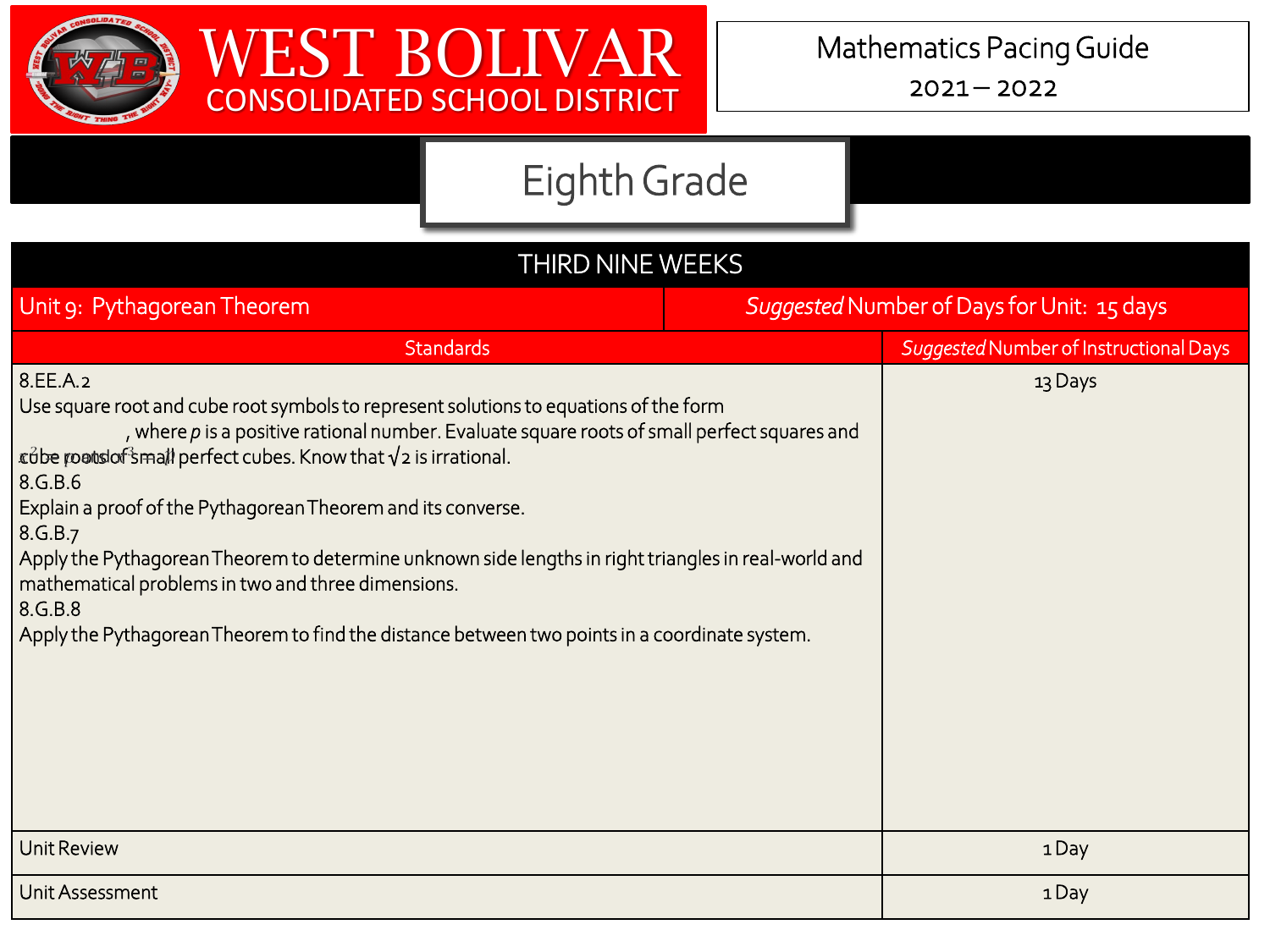

# **Mathematics Pacing Guide**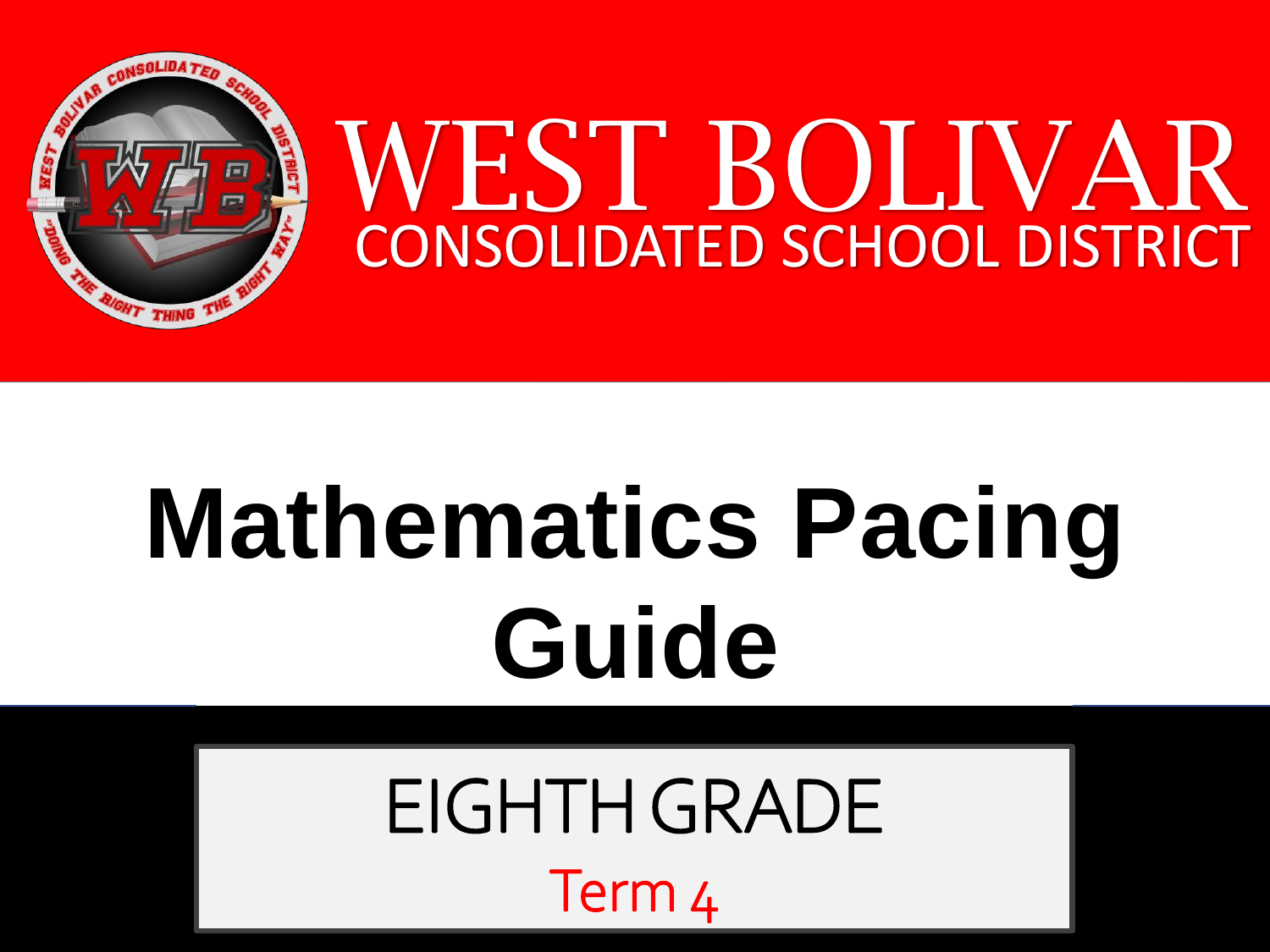



| <b>FOURTH NINE WEEKS</b>                                                                                                                                                                                                                                                                                                                                                                                                            |                                            |                                        |  |  |
|-------------------------------------------------------------------------------------------------------------------------------------------------------------------------------------------------------------------------------------------------------------------------------------------------------------------------------------------------------------------------------------------------------------------------------------|--------------------------------------------|----------------------------------------|--|--|
| Unit 10: Volume                                                                                                                                                                                                                                                                                                                                                                                                                     | Suggested Number of Days for Unit: 10 days |                                        |  |  |
| <b>Standards</b>                                                                                                                                                                                                                                                                                                                                                                                                                    |                                            | Suggested Number of Instructional Days |  |  |
| 8.EE.A.2<br>Use square root and cube root symbols to represent solutions to equations of the form<br>, where $\hat{p}$ is a positive rational number. Evaluate square roots of small perfect squares and cube<br>roots of small perfect cubes. Know that $\sqrt{2}$ is irrational.<br>8.G.C.9<br>Know the formulas for the volumes of cones, cylinders, and spheres and use them to solve real-<br>world and mathematical problems. |                                            | 8 Days                                 |  |  |
| <b>Unit Review</b>                                                                                                                                                                                                                                                                                                                                                                                                                  |                                            | 1Day                                   |  |  |
| Unit Assessment                                                                                                                                                                                                                                                                                                                                                                                                                     |                                            | 1Day                                   |  |  |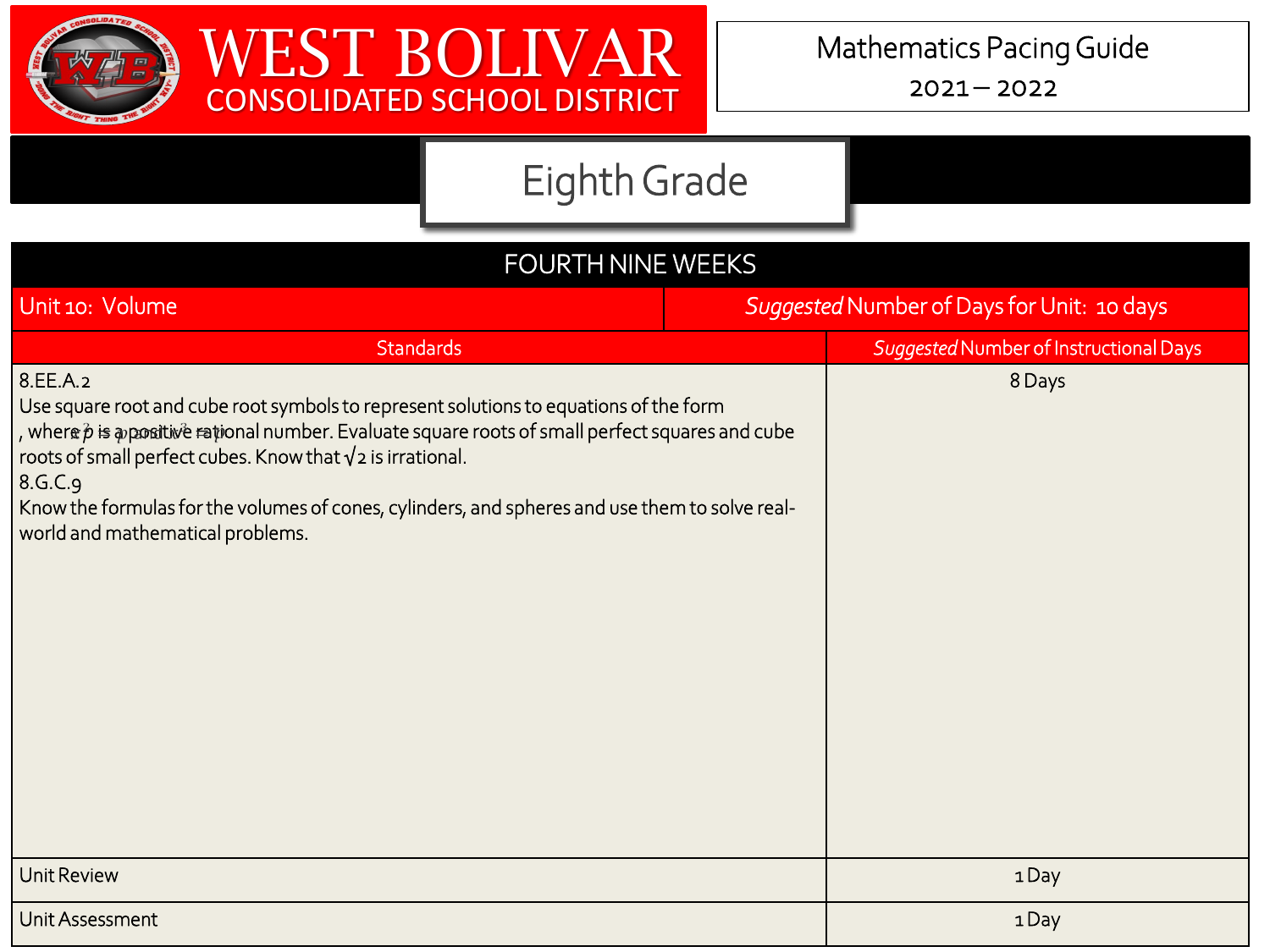



| <b>FOURTH NINE WEEKS</b>                                                                                                                                                                                                                                                                                                                                                                                                                                                                                                                                                                                                                                                                                                                                                                                                                                                                                                                                                                   |                                            |                                        |  |  |
|--------------------------------------------------------------------------------------------------------------------------------------------------------------------------------------------------------------------------------------------------------------------------------------------------------------------------------------------------------------------------------------------------------------------------------------------------------------------------------------------------------------------------------------------------------------------------------------------------------------------------------------------------------------------------------------------------------------------------------------------------------------------------------------------------------------------------------------------------------------------------------------------------------------------------------------------------------------------------------------------|--------------------------------------------|----------------------------------------|--|--|
| Unit 11: Scatterplots                                                                                                                                                                                                                                                                                                                                                                                                                                                                                                                                                                                                                                                                                                                                                                                                                                                                                                                                                                      | Suggested Number of Days for Unit: 10 days |                                        |  |  |
| <b>Standards</b>                                                                                                                                                                                                                                                                                                                                                                                                                                                                                                                                                                                                                                                                                                                                                                                                                                                                                                                                                                           |                                            | Suggested Number of Instructional Days |  |  |
| 8.SP.A.1<br>Construct and interpret scatter plots for bivariate measurement data to investigate patterns of<br>association between two quantities. Describe patterns such as clustering, outliers, positive or<br>negative association, linear association, and nonlinear association.<br>8.SP.A.2<br>Know that straight lines are widely used to model relationships between two quantitative<br>variables. For scatter plots that suggest a linear association, informally fit a straight line, and<br>informally assess the model fit by judging the closeness of the data points to the line.<br>8.SP.A.3<br>Use the equation of a linear model to solve problems in the context of bivariate measurement<br>data, interpreting the slope and intercept. For example, in a linear model for a biology experiment,<br>interpret a slope of 1.5 cm/hr as meaning that an additional hour of sunlight each day is associated<br>with an additional $1.5 \times 2$ in mature plant height. |                                            | 8 Days                                 |  |  |
| <b>Unit Review</b>                                                                                                                                                                                                                                                                                                                                                                                                                                                                                                                                                                                                                                                                                                                                                                                                                                                                                                                                                                         |                                            | 1 Day                                  |  |  |
| Unit Assessment                                                                                                                                                                                                                                                                                                                                                                                                                                                                                                                                                                                                                                                                                                                                                                                                                                                                                                                                                                            |                                            | 1Day                                   |  |  |